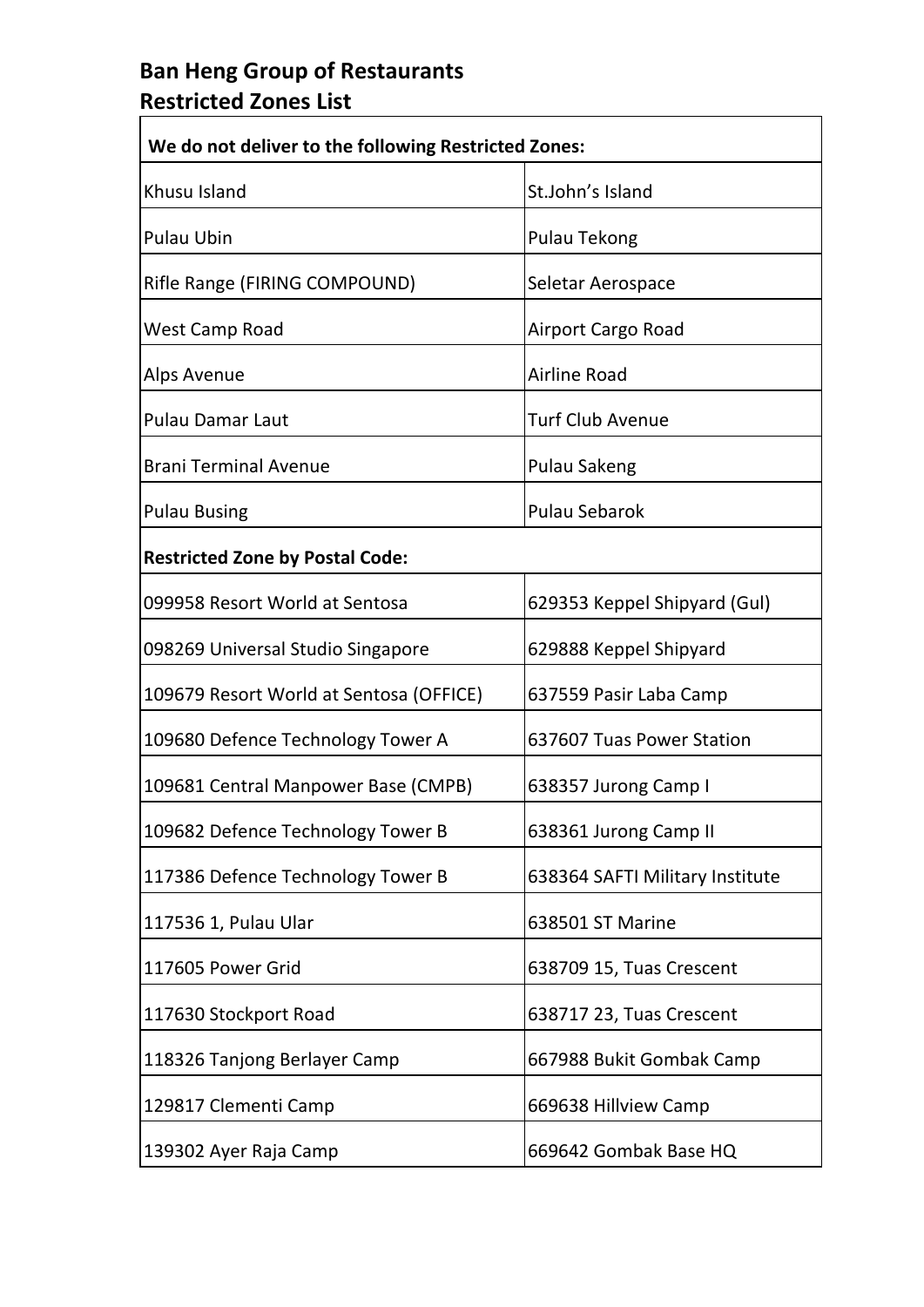## **Ban Heng Group of Restaurants Restricted Zones List**

| 149051 Special Operation Command          | 669644 Gombak Base             |
|-------------------------------------------|--------------------------------|
| 149373 Queenstown Remand Centre           | 669645 Ministry of Defence     |
| 178880 Parliament House                   | 669646 Bukit Panjang Camp      |
| 248843 Tanglin Camp                       | 688248 Kranji Camp III         |
| 307987 IRAS                               | 688253 Police Dog (K9) Unit    |
| 367833 Mount Vernon Camp                  | 688255 Mowbray Camp            |
| 397970 Guillemard Camp                    | 688256 Kranji Camp II          |
| 417902 Kaki Bukit Prison School           | 688257 Kranji Camp             |
| 465556 Bedok Camp                         | 688793 Stagmont Camp           |
| 478937 Singapore Prisons Quarters         | 689953 Keat Hong Camp II       |
| 478969 Bedok Reformative Training Centre  | 689954 Keat Hong Camp          |
| 498760 Changi Exhibition Centre (Airbase) | 698956 Tengah Air Base         |
| 498761 Changi Exhibition Centre (Airbase) | 708972 Murai Camp              |
| 498802 1 Changi North Way                 | 708976 Lim Chu Kang Camp II    |
| 498819 Changi Naval Base                  | 718919 Sungei Gedong Camp      |
| 498834 Tanah Merah Prison                 | 729753 Mandai Camp             |
| 499611 8 Changi North Way                 | 729754 Mandai Camp II          |
| 506969 Changi Prison Complex Cluster B    | 729756 Mandai Hill Camp        |
| 507087 Selarang Camp                      | 738103 Woodland Check Point    |
| 507093 Changi Camp                        | 738203 Woodland Check Point    |
|                                           | 738406 60 Woodlands Industrial |
| 507709 Changi Prison Complex Cluster A    | Park D                         |
| 508487 Hendon Camp                        | 738700 Woodland Check Point    |